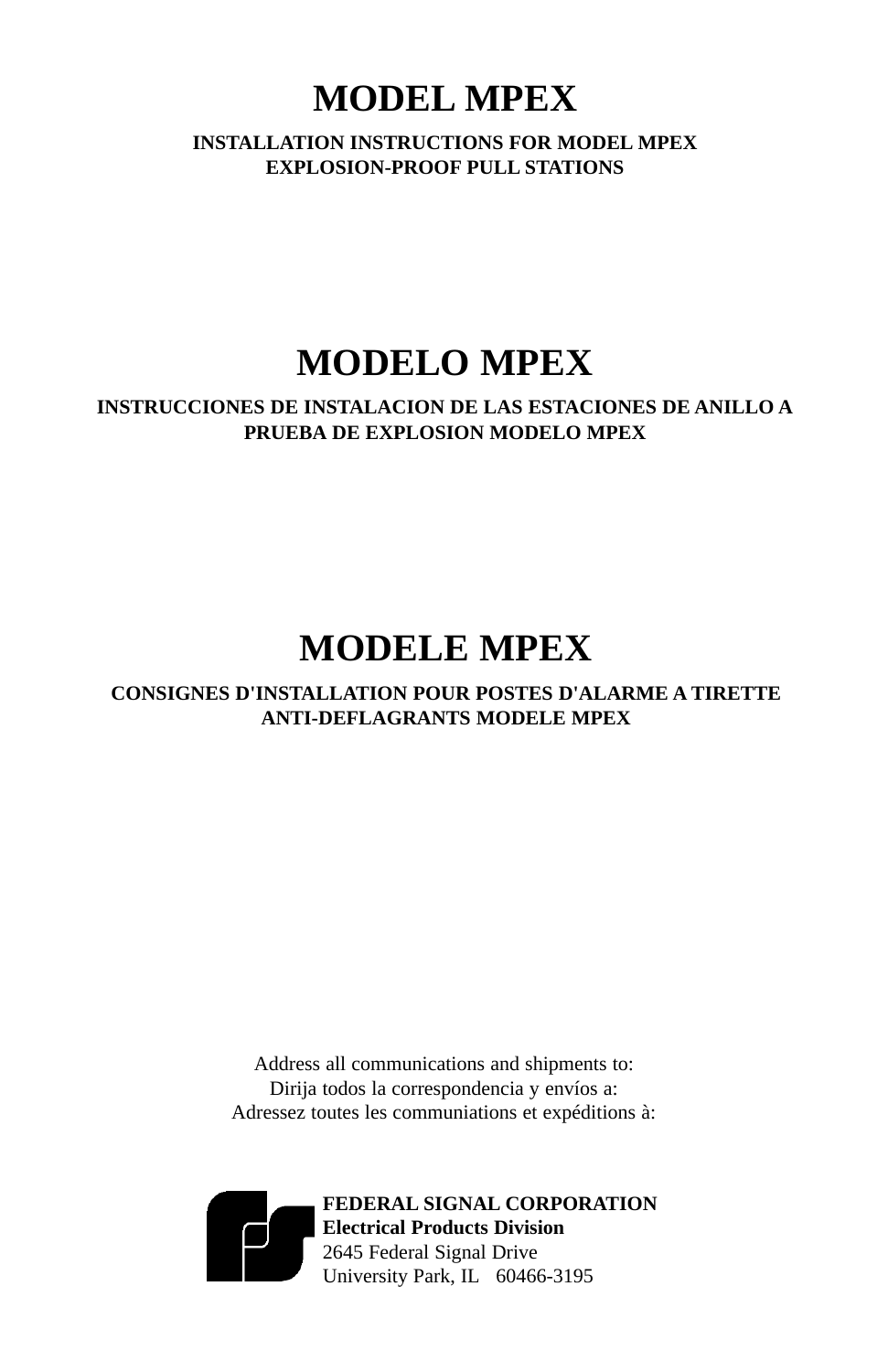## **INSTALLATION INSTRUCTIONS FOR MODEL MPEX EXPLOSION-PROOF PULL STATIONS**

## **SAFETY MESSAGE TO INSTALLERS**

People's lives depend on your safe installation of our products. It is important to read, understand and follow all instructions shipped with this product. In addition, listed below are some other important safety instructions and precautions you should follow:

- This unit should be installed by a qualified electrician in accordance with NFPA 72, and national and local Electrical and Fire Codes, under the direction of the authority having jurisdiction.
- If the unit is not installed in a supervisory system, it must be tested at regular intervals. Refer to NFPA 72 (Chapter 7) and the local Fire Codes for this information.
- After installation and testing are complete, provide a copy of this instruction sheet to all personnel responsible for routine testing and maintenance of this equipment.
- After installation, ensure that all threaded joints are tightened.

Failure to follow all safety precautions and instructions may result in property damage, serious injury, or death to you or others.

## **A. General.**

Model MPEX explosion-proof pull stations are rated at 120VAC, 60Hz, with a rating of 6 amperes continuous. The units are Underwriters Laboratories Listed. The units are also NEMA 7CD, 9EFG rated for: Class I, Div. 1 and 2, Group C and D; Class II, Div. 1 and 2, Group E, F, and G; and Class III hazardous locations.

The stations are activated by lifting the front cover and pulling the ring down. The station is reset by depressing the shaft and returning the plate to its original position. The enclosure is constructed of a cast, copper-free, aluminum alloy with a 3/4" threaded conduit entrance on both the top and bottom.

## **B. Installation.**

## **1. Unpacking.**

After unpacking the pull station, examine it for damage that may have occurred in transit. If the unit has been damaged, do not attempt to install or operate it. File a claim immediately with the carrier stating the extent of the damage.

## **2. Mounting.**

Securely attach the splice box to a rigid surface using 1/4" diameter mounting bolts. Attach 3/4" conduit to the splice box. Pull the wires through the conduit and into the splice box.

## **3. Electrical Connections.**

## **DANGER**

You may be seriously injured or killed if you touch live wires. To avoid electrical shock, do not attempt to connect wires when power is on.

## **WARNING**

Property damage, serious injury, or death in the protected premises may occur if wiring is improperly terminated. For proper warning system operation, ensure that the wires to the pull stations are properly terminated.

National Electrical Code as well as local codes must be adhered to in the installation of this device. If only one 3/4" conduit entryway is used, the other must be plugged for operation. All electrical wiring must be routed through conduit and fittings approved for explosionproof installations.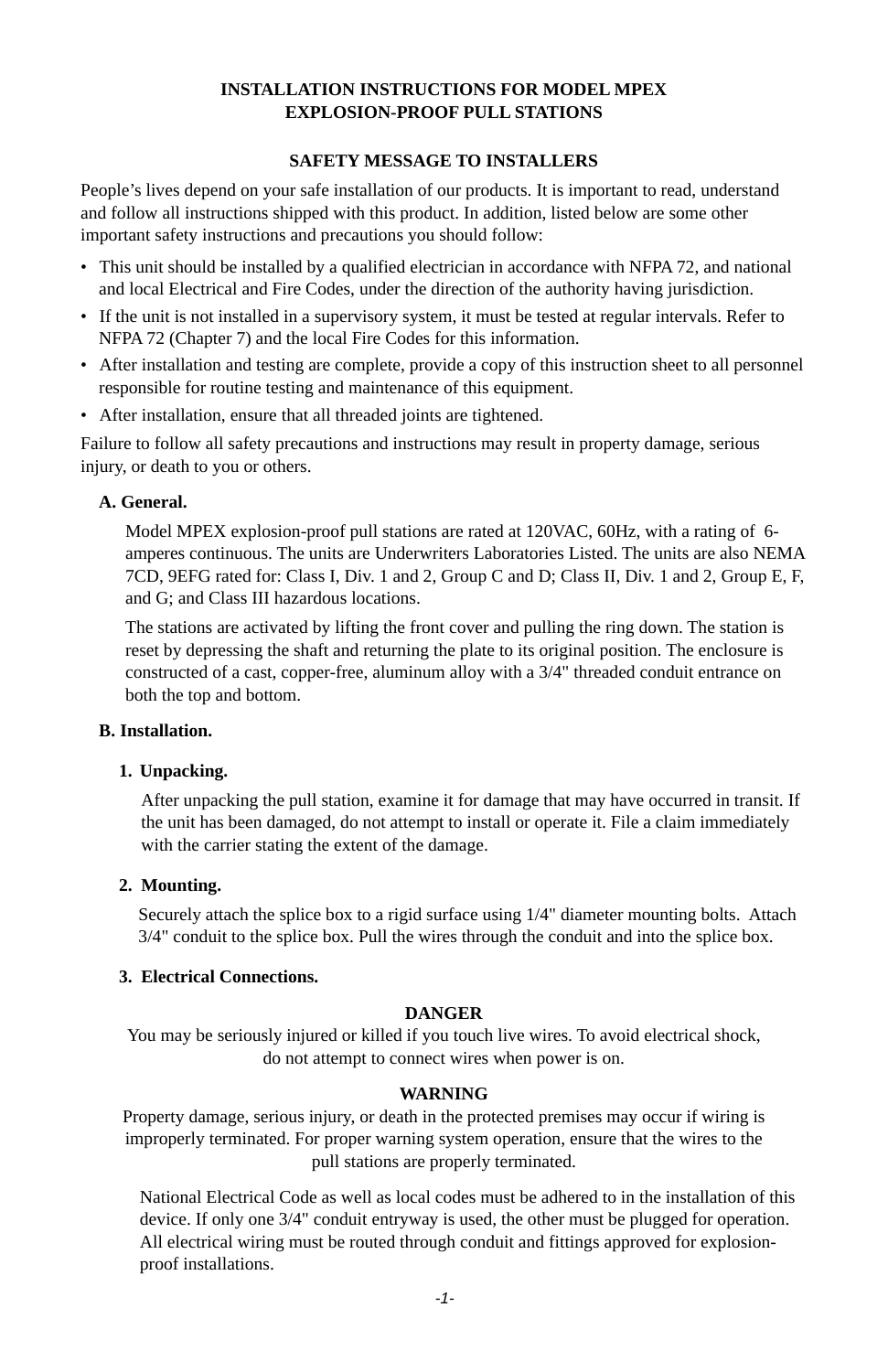## **WARNING**

Property damage, serious injury, or death may result if an uninsulated section of a field wiring lead is looped around any of the field wiring terminals. The installer must break the supply wire run to allow supervision of the electrical connections (per NFPA 72).

## **NOTE**

Connect only #12 through #24 AWG insulated copper wire to this pull station.

- a. Strip approximately 1/4" of insulation from the end of each wire.
- b. For normally open circuits, insert each set of wires into terminal positions 1 and 2. For normally closed circuits, insert each set of wires into terminal positions 3 and 4.
- c. Connect the ground wire to the ground screw in the splice box.
- d. Tighten the terminal screws to secure the wires in place.
- e. To complete the installation, install the cover assembly. Tighten the four cover bolts so a 0.0015" feeler gauge will not enter the flange joint by more than 1/8" at any point.

## **C. Test/Operating.**

- 1. After completion of installation, be sure to test the system to verify that each pull station operates satisfactorily, along with the device it is attached to.
- 2. After completion of initial system test, a program for periodic testing of this device should be established. Refer to NFPA 72 (Chapter 7), local Fire Codes and the authority having jurisdiction for this information.
- 3. Provide a copy of these instructions to the Safety Engineer(s), System Operator(s) and maintenance personnel.

## **SAFETY MESSAGE TO OPERATORS**

Although the warning system is operating properly, it may not be completely effective. People may not see or heed your warning signal. You must recognize this fact and ensure that your warning signal achieves its intended effect through proper test/training sequences suitable for your specific application(s).

## **D. Maintenance.**

## **SAFETY MESSAGE TO MAINTENANCE PERSONNEL**

Failure to follow all safety precautions and instructions may result in property damage, serious injury, or death to you or others.

- Read and understand all safety precautions and instructions in all sections of this publication before performing maintenance on this unit.
- Do not perform maintenance on this unit when circuits are energized.
- Periodic checks should be made to ensure that effectiveness of this device has not been reduced because objects have been placed in front of the station.
- Any maintenance to this unit MUST be performed by a trained electrician in accordance with NEC guidelines and local codes.
- Never alter this unit in any manner. Safety may be jeopardized if alterations are made to this device.
- The nameplate, which contains cautionary or other information of importance to maintenance personnel, should not be obscured by a foreign substance or by objects placed in front of the nameplate.

To prevent corrosion, occasionally apply petrolatum, or a soap-thickened mineral oil, to the box/cover flanges; apply Dow Corning Molykote 33 (light consistency) to the operator shaft.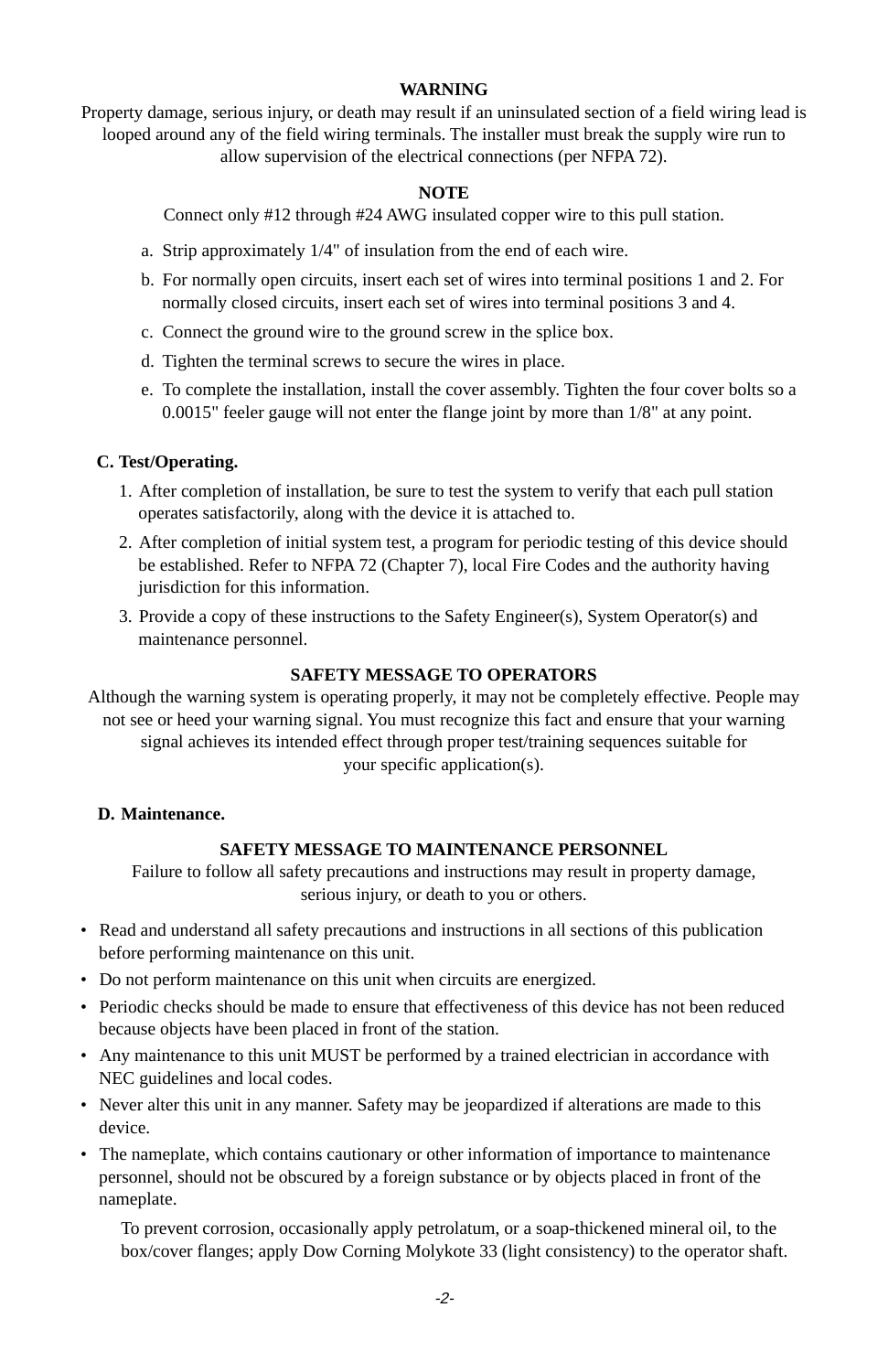## **E. Service.**

## **WARNING**

Unauthorized repair/servicing of the unit may result in degradation of performance and/or property damage, serious injury, or death to you or others. If a malfunctioning unit is encountered, do not attempt any field repair/retrofit of parts.

The factory will service your equipment for any problem that cannot be handled locally with satisfaction or promptness.

If this device is returned to the factory for repair, it can be accepted only if we are notified by mail or phone in advance of its arrival. Such notice should clearly indicate service requested and give all pertinent information regarding the nature of the problem, and if possible, its cause.

Communications, requests for technical information, and shipments should be addressed to:

## **FEDERAL SIGNAL CORPORATION**

Electrical Products Division Service Department 2645 Federal Signal Drive University Park, IL 60466-3195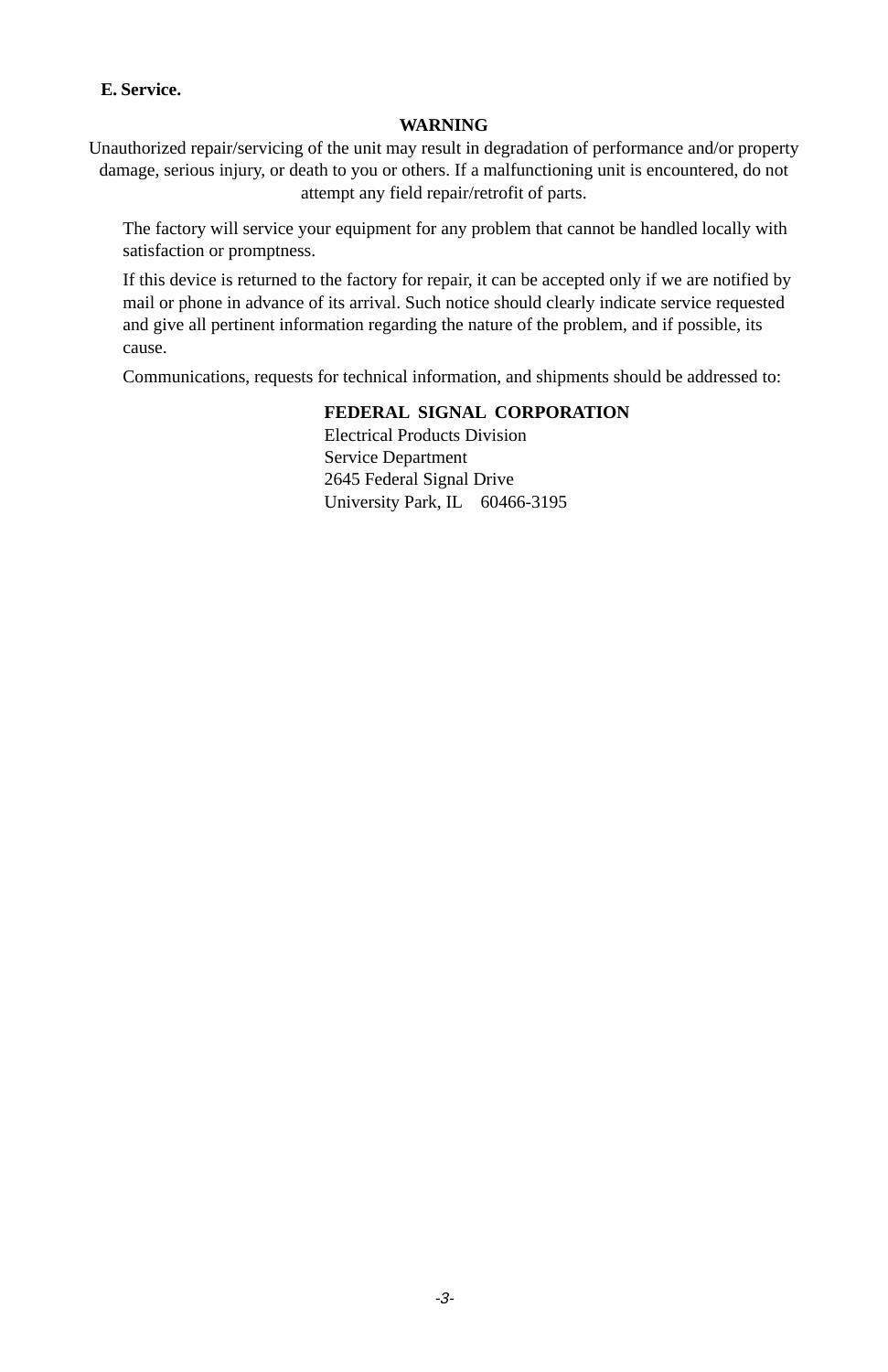## **INSTRUCCIONES DE INSTALACION DE LAS ESTACIONES DE ANILLO A PRUEBA DE EXPLOSION MODELO MPEX**

## **MENSAJE DE SEGURIDAD PARA LOS INSTALADORES**

Si usted instala nuestros productos con seguridad no pondrá en peligro ninguna vida humana. Es importante leer, comprender y cumplir todas las instrucciones enviadas con este producto. Asimismo, a continuación se enumeran importantes instrucciones de seguridad adicionales y precauciones que deben ser cumplidas:

- Esta unidad debe ser instalada por un electricista calificado de acuerdo con las normas eléctricas y contra incendios nacionales y locales NFPA 72, bajo la dirección de la autoridad vigente.
- Si la unidad no es instalada bajo un sistema de supervisión, la misma deberá ser probada a intervalos regulares. Consulte NFPA 72 (Capítulo 7) y las normas contra incendios locales para la información respectiva.
- Habiéndose terminado la instalación y pruebas, entregue una copia de la presente hoja de instrucciones a todo el personal encargado de las pruebas y mantenimiento de rutina del equipo.
- Tras la instalación, cerciórese de que todas las uniones de rosca queden bien apretadas.

El incumplimiento de cualquiera de las precauciones de seguridad e instrucciones podría ocasionar daños a instalaciones, lesiones graves, o muerte por culpa suya o de los demás.

#### **A. Generalidades.**

Las estaciones de anillo a prueba de explosión del Modelo MPEX están clasificadas para 120V CA, 60Hz, con clasificación de seis amperios continuos. Las unidades están catalogadas por Underwriters Laboratories. Las unidades están asimismo clasificadas bajo NEMA 7CD, 9EFG: Clase I, Div. 1 y 2, Grupos C y D; Clase II, Div. 1 y 2, Grupos E, F, y G; y como instalaciones peligrosas de Clase III.

Las estaciones se activan alzando la cubierta delantera y tirando hacia abajo del anillo. La estación se reposiciona apretando el eje y volviendo a poner la placa en su posición original.

La cámara está construida de un molde de aleación de aluminio sin cobre, con una entrada roscada al conducto de tres cuartos de pulgada, tanto arriba como abajo.

#### **B. Instalacion.**

#### **1. Desembalaje.**

Tras desempacar la estación de anillo, compruebe que no haya sido averiada en tránsito. Si la unidad está averiada, no trate de instalarla ni ponerla a funcionar. Inicie de inmediato el reclamo del caso ante el transportista, manifestando la gravedad de las averías.

#### **2. Montaje.**

Fije firmemente la caja de empalme en una superficie rígida, con los pernos de montaje de 1/4 pulgada de diámetro. Asegure el conducto de tres cuartos de pulgada a la caja de empalme. Pase los hilos por el conducto hasta la caja de empalme.

## **3. Conexiones Eléctricas.**

#### **PELIGRO**

Usted puede sufrir lesiones graves o la muerte si toca los hilos con corriente. Para evitar choques eléctricos, no trate de conectar ningún hilo si la energía está puesta.

#### **ADVERTENCIA**

De no terminarse el cableado debidamente se podrían ocasionar daños a las instalaciones, lesiones graves e incluso muertes en las instalaciones protegidas. Para que el sistema de advertencia funcione debidamente, cerciórese de que los hilos que van a las estaciones de anillo estén bien terminados.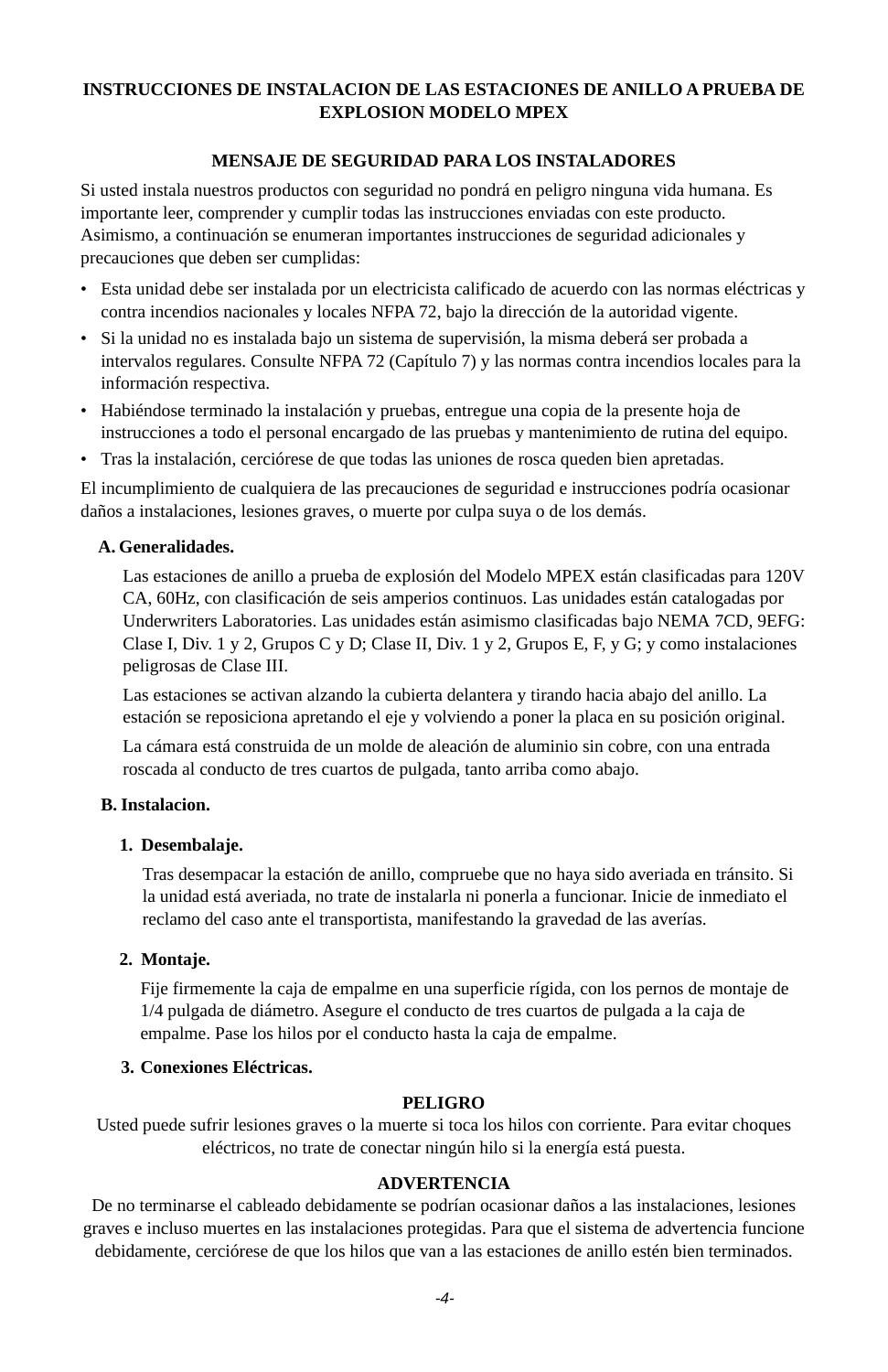Al instalar este dispositivo se tienen que cumplir las normas Eléctricas Nacionales así como las normas locales. De no utilizarse sino la entrada del conducto de tres cuartos de pulgada, la otra tiene que ser tapada para que funcione. Todo el cableado eléctrico tiene que ir enrutado por el conducto y accesorios aprobados para instalaciones a prueba de explosión.

## **ADVERTENCIA**

Si una sección sin aislar de un conductor de cable de campo es enrollada en torno a cualquiera de los terminales del cableado de campo, se podrían ocasionar daños a las instalaciones, lesiones graves o muertes. El instalador tiene que dividir la longitud del hilo de suministro

para permitir la supervisión de las conexiones eléctricas (de acuerdo con NFPA 72).

#### **NOTA**

No conecte sino hilos de cobre aislados de #12 a #24 AWG a esta estación de anillo.

- a. Quite aproximadamente un cuarto de pulgada del aislante del extremo de cada hilo.
- b. Para los circuitos normalmente abiertos, meta cada juego de hilos en las plazas de terminales 1 y 2. Para los circuitos normalmente cerrados, meta cada juego de hilos en las plazas de terminales 3 y 4.
- c. Conecte el hilo a masa al tornillo de masa de la caja de empalme.
- d. Apriete los tornillos terminales para fijar los hilos en su sitio.
- e. Para terminar la instalación, coloque el conjunto de la cubierta. Apriete los cuatro pernos de la cubierta de tal manera que el calibrador de separaciones de 0,0015 pulgada no penetre en el borde de unión más de un octavo de pulgada en ningún punto.

#### **C. Prueba/Funcionamiento.**

- 1. Habiendo terminado las instalaciones, no se olvide de ensayar el sistema para cerciorarse de que cada estación de anillo funciona satisfactoriamente, junto con el dispositivo a que va unida.
- 2. Habiendo terminado el sistema de instalación, se deberá establecer un programa periódico de prueba de este dispositivo. Consulte NFPA 72 (Capítulo 7), las normas contra incendios locales y la autoridad vigente, para esta información.
- 3. Entregue una copia de estas instrucciones al técnico(s) de seguridad, operador(es) del sistema y al personal de mantenimiento.

## **MENSAJE DE SEGURIDAD PARA LOS OPERADORES**

Puede ocurrir que, pese a que el sistema de advertencia se halle funcionando debidamente, no sea completamente eficaz. Es posible que la gente no vea ni acate su señal de advertencia. Usted tiene que reconocer este hecho y comprobar que su señal de advertencia surta el efecto deseado por medio de pruebas verdaderas/secuencias de capacitación adecuadas

para su aplicación(es) específica(s).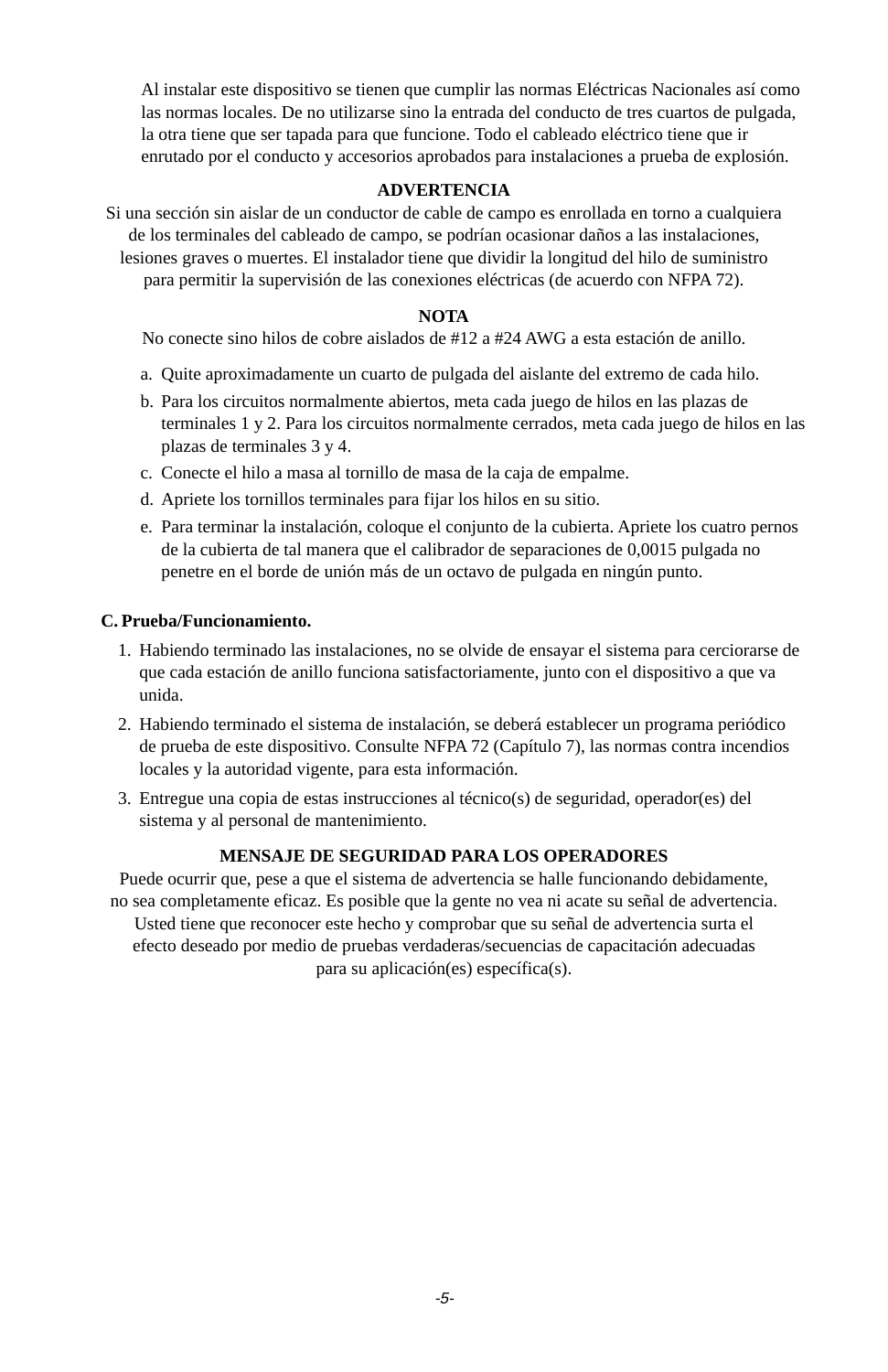## **D. Mantenimiento.**

## **MENSAJE DE SEGURIDAD PARA EL PERSONAL DE MANTENIMIENTO**

El incumplimiento de cualquiera de las precauciones de seguridad e instrucciones podría ocasionar daños a instalaciones, lesiones graves, o la muerte propia o de terceros.

- Lea y asimile todas las precauciones de seguridad e instrucciones de todos los apartados de la presente publicación antes de emprender el mantenimiento de esta unidad.
- No realice el mantenimiento de esta unidad cuando los circuitos estén energizados.
- Se deberán efectuar comprobaciones periódicas para comprobar que la eficacia del dispositivo no ha mermado por tener objetos colocados frente a la estación.
- El mantenimiento de esta unidad TIENE que ser realizado por un electricista capacitado de acuerdo a las directrices de NEC y las normas locales.
- No modifique esta unidad en manera alguna. Se podría menoscabar la seguridad del dispositivo si se le hacen modificaciones.
- La placa del nombre, que lleva avisos e información de importancia para el personal de mantenimiento, no debe ocultarse por medio de sustancias ajenas ni con objetos colocados en frente de la misma.

Para evitar la corrosión, aplique de vez en cuando gasolina, o algún aceite mineral espesado con jabón en los bordes de la caja/cubierta; aplique Dow Corning Molykote 33 (ligero) en el eje de funcionamiento.

## **E. Servicio.**

## **ADVERTENCIA**

Reparaciones/servicio no autorizado de la unidad pueden ocasionar el deterioro del rendimiento y/o daños a las instalaciones, lesiones graves o la muerte suya o de terceros. Si la unidad recibida no funciona bien, no trate de repararla ni cambiarle piezas usted mismo.

La fábrica realizará el servicio de su equipo si tiene problemas que no pueden ser resueltos satisfactoriamente ni con prontitud a nivel local.

Si el dispositivo es devuelto a la fábrica para su reparación no será aceptado a menos que hayamos recibido la notificación del caso por carta o por teléfono, antes de su llegada. En la notificación se deberá incluir claramente el servicio requerido y toda la información pertinente sobre la índole del problema y su causa, de ser posible.

Cartas, pedidos de información técnica, y remesas deben ser remitidos a:

#### **FEDERAL SIGNAL CORPORATION**

Electrical Products Division Service Department 2645 Federal Signal Drive University Park, IL 60466-3195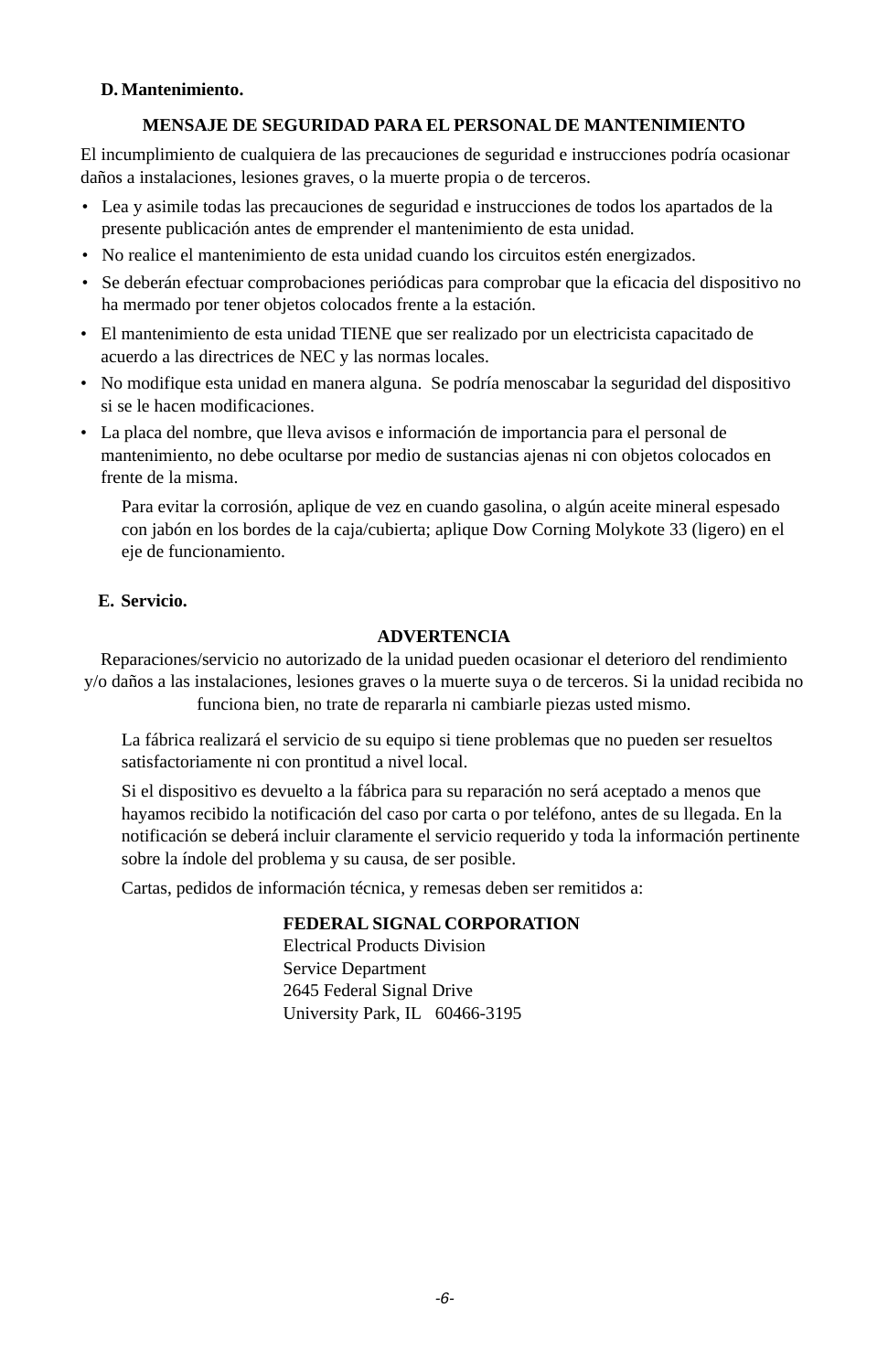## **CONSIGNES D'INSTALLATION POUR POSTES D'ALARME A TIRETTE ANTI-DEFLAGRANTS MODELE MPEX**

## **AVERTISSEMENT DESTINE AUX INSTALLATEURS**

Des vies humaines dépendent de l'installation sûre de nos produits par vos soins. Il est important de lire, de comprendre et de suivre toutes les consignes livrées avec ce produit. De plus, on trouvera cidessous d'autres consignes et mesures de sécurité importantes qu'il faut respecter:

- Ce dispositif doit être installé par un électricien qualifié conformément à la norme NFPA 72 et à la réglementation concernant les installations électriques et la protection contre l'incendie en vigueur sur le lieu de l'installation.
- Si ce dispositif ne fait pas partie d'un système de commande à rétrosignalisation, il doit être testé à intervalles réguliers. Se reporter à la norme NFPA 72 (Chapitre 7) et à la réglementation concernant la protection contre l'incendie en vigueur sur le lieu de l'installation.
- Une fois l'installation et les essais terminés, un exemplaire de cette fiche de consignes doit être fourni à toutes les personnes responsables des essais réguliers et de l'entretien ce dispositif.
- A la fin de l'installation, vérifier que tous les raccords filetés sont bien serrés.

Le non respect des consignes et des mesures de sécurité peut entraîner des dégâts matériels et des dommages corporels graves ou mortels.

## **A. Generalites.**

Les postes d'alarme à tirette anti-déflagrants Modèle MPEX sont en 120VAC, 60Hz avec une intensité constante de 6 ampères. Ces dispositifs sont homologués par Underwriters Laboratories. Ces dispositifs sont également classés selon la norme NEMA 7CD, 9EFG comme suit: Classe I, Div. 1 et 2, Groupes C et D; Classe II, Div. 1 et 2, Groupes E, F et G; et pour les zones dangereuses Classe III.

Les postes d'alarme sont déclenchés en soulevant le couvercle avant et en tirant l'anneau. Pour réarmer le poste d'alarme, appuyer sur l'axe et remettre la plaque à sa position d'origine.

L'enceinte est un moulage d'alliage d'aluminium exempt de cuivre, avec un passage de conduit fileté de 3/4" en haut et en bas.

#### **B. Installation.**

#### **1. Déballage.**

Après avoir sorti le poste d'alarme de son emballage, examiner s'il a été endommagé en transit. S'il a été endommagé, ne pas tenter de l'installer ni de le faire fonctionner. Envoyer immédiatement une réclamation au transporteur en précisant l'étendue des dégâts.

#### **2. Montage.**

Bien fixer la boîte de jonction à une surface rigide à l'aide de boulons de fixation de diamètre 1/4". Fixer le conduit de 3/4" à la boîte de jonction. Tirer les fils dans le conduit et dans la boîte de jonction.

## **3. Raccordements Electriques.**

## **DANGER**

Toucher des fils sous tension peut entraîner des blessures graves ou mortelles. Pour éviter tout choc électrique, ne pas entreprendre de raccorder des fils électriques lorsque le courant est branché.

#### **AVERTISSEMENT**

Le raccordement incorrect des fils électriques peut entraîner des dégâts matériels et des dommages corporels graves ou mortels dans les locaux protégés. Pour assurer le fonctionnement correct du système d'alarme, vérifier que les fils électriques des postes d'alarme sont raccordés correctement.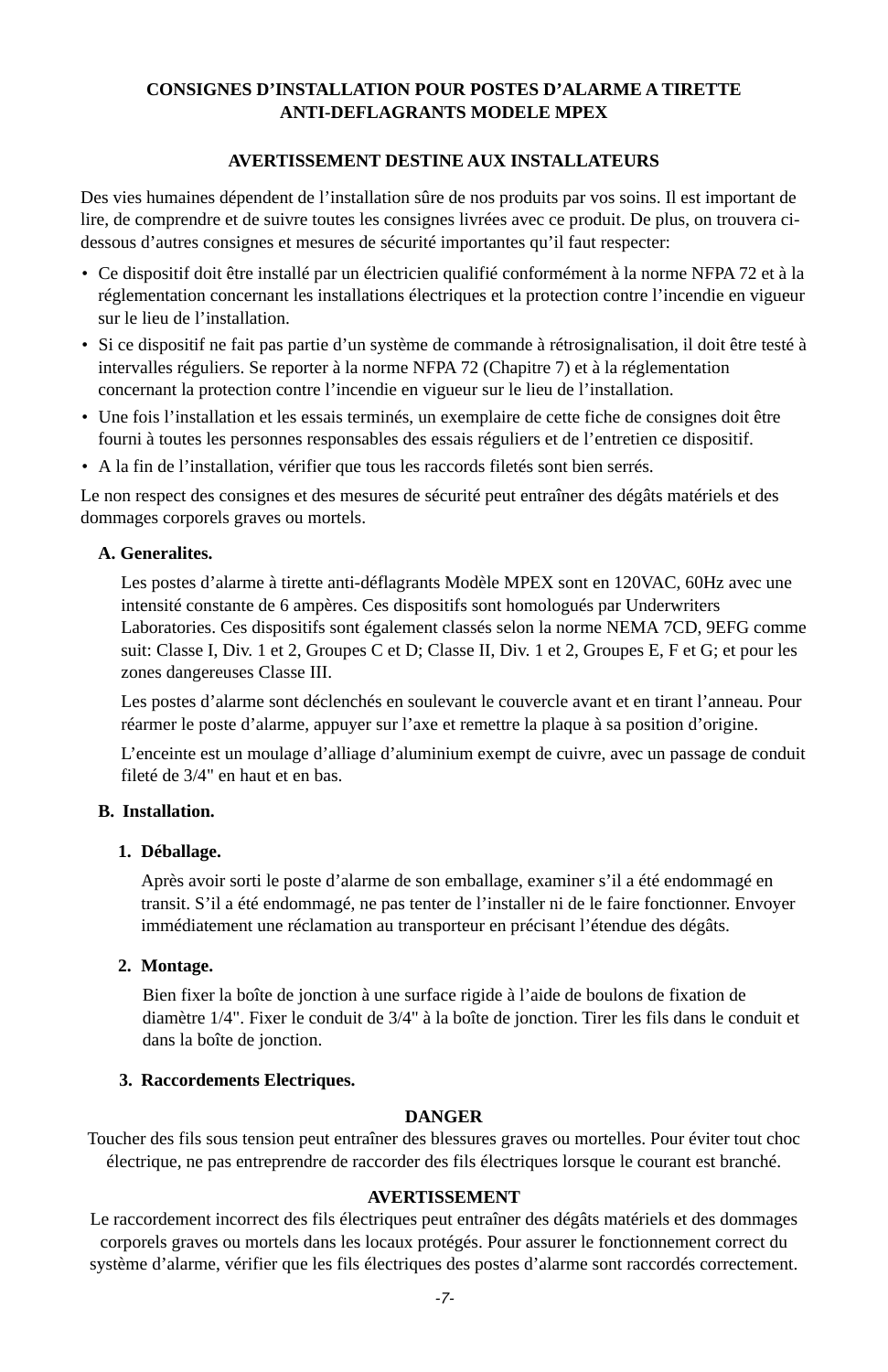Lors de l'installation de ce dispositif, il faut respecter la réglementation électrique en vigueur. Si un seul passage de conduit de 3/4" est utilisé, l'autre doit être obturé pour fonctionner. Tout le câblage électrique doit passer par des conduits et ses raccords ho mologués pour les installations anti-déflagrantes.

## **AVERTISSEMENT**

Une section non isolée d'un câble installé sur place qui est enroulée autour de l'une des bornes installées sur place peut entraîner des dégâts matériels et des dommages corporels graves ou mortels. L'électricien doit ouvrir le circuit du fil d'alimentation pour permettre la surveillance des raccordements électriques (selon la norme NFPA 72).

## **REMARQUE**

Ne raccorder à ce poste d'alarme que des fils de cuivre isolés AWG 12 ou 24.

- a. Dénuder l'extrémité de chaque fil sur environ 6,3 mm.
- b. Dans le cas des circuits normalement ouverts, introduire chaque jeu de fils aux positions de raccordement 1 et 2. Dans le cas des circuits normalement fermés, introduire chaque jeu de fils aux positions de raccordement 3 et 4.
- c. Raccorder le fil de mise à la masse à la vis de mise à la masse dans la boîte de jonction.
- d. Serrer les bornes à vis pour fixer les fils en position.
- e. Pour terminer l'installation, poser le couvercle. Serrer les quatre boulons du couvercle de façon à ce qu'un calibre d'épaisseur de 0,03 mm ne puisse pénétrer de plus de 3mm à aucun point du joint à bride.

## **C. Essai/Fonctionnement.**

- 1. A la fin de l'installation, veiller à faire un essai du système pour vérifier que chaque poste d'alarme fonctionne de façon satisfaisante ainsi que le dispositif auquel il est raccordé.
- 2. Une fois effectué l'essai initial du système, il faut établir un programme d'essais périodiques de ce dispositif. Se reporter à la norme NFPA 72 (chapitre 7) et à la réglementation concernant la protection contre l'incendie en vigueur sur le lieu de l'installation.
- 3. Un exemplaire de ces consignes doit être fourni au(x) technicien(s) chargé(s) de la sécurité, aux opérateurs du système et aux personnes chargées de l'entretien.

## **MESSAGE DE SECURITE DESTINE AUX OPERATEURS**

Même si le système d'alarme fonctionne correctement, il peut ne pas être totalement efficace. Il se peut qu'on ne voit pas ou ne fasse pas attention au signal d'alarme. Cette situation doit être prise en compte et il faut vérifier que le signal d'alarme a la portée prévue en effectuant des séquences d'essai/de formation adaptées à chaque cas d'utilisation.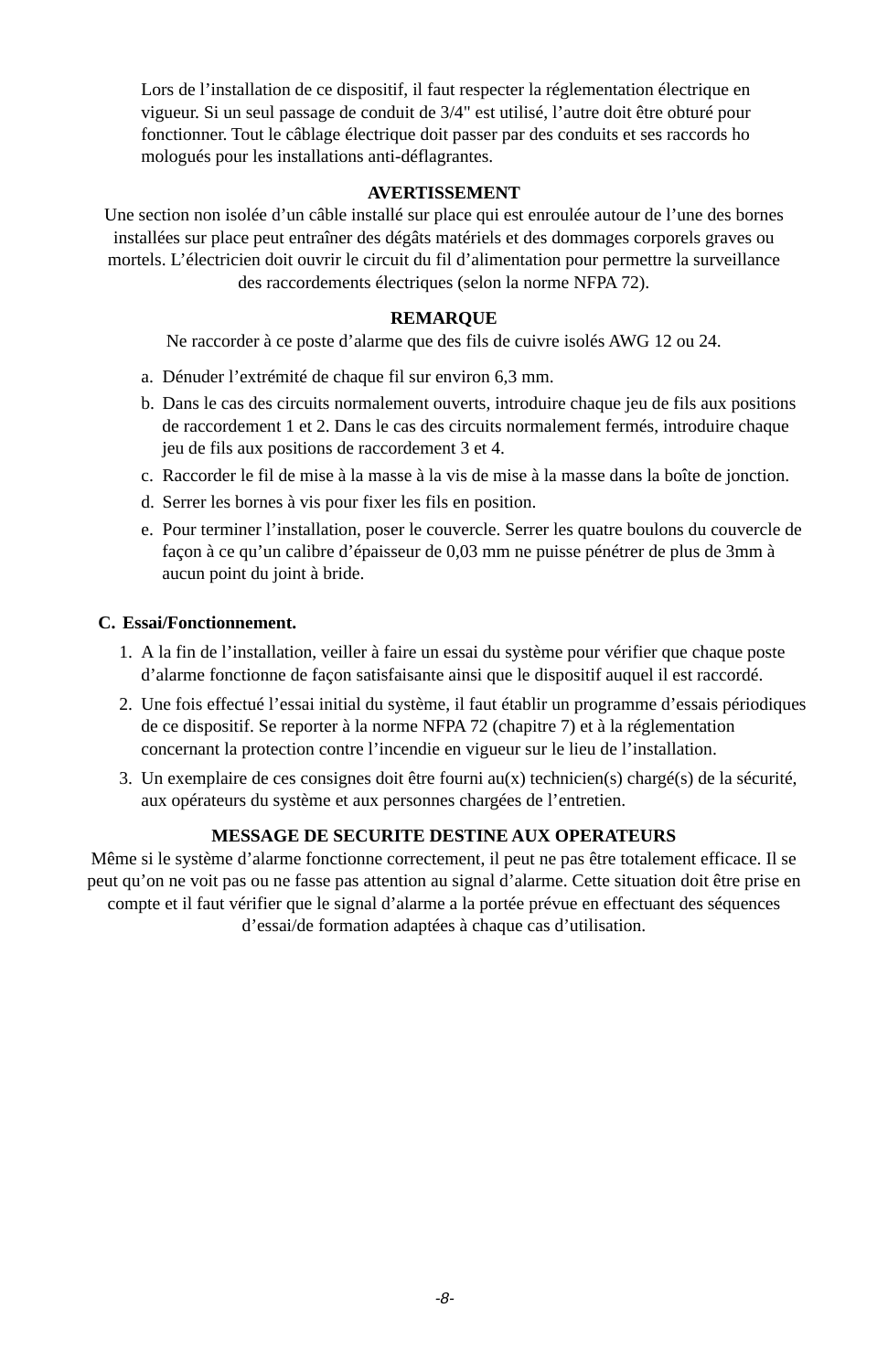## **D. Entretien.**

## **MESSAGE DE SECURITE DESTINE AU PERSONNEL D'ENTRETIEN**

Le non respect des consignes et des mesures de sécurité peut entraîner des dégâts matériels et des dommages corporels graves ou mortels.

- Avant d'entreprendre toute opération d'entretien sur ce dispositif, il faut lire et comprendre toutes les consignes et mesures de sécurité de toutes les sections de cette publication.
- Ne pas entreprendre d'opération d'entretien sur ce dispositif lorsque les circuits sont sous tension.
- Des contrôles périodiques doivent être effectués pour vérifier que l'efficacité de ce dispositif n'a pas été diminuée parce que des objets ont été placés devant le poste d'alarme.
- Toute opération d'entretien de ce dispositif DOIT être effectuée par un électricien qualifié, conformément à la réglementation en vigueur.
- Ne jamais modifier ce dispositif en aucune façon car toute modification risque d'affecter sa sécurité.
- La plaque signalétique sur laquelle se trouvent des précautions ou des informations importantes pour le personnel d'entretien ne doit pas être masquée par des corps étrangers ou des objets placés devant.

Pour éviter la corrosion, enduire de temps en temps de pétrolatum ou d'une huile minérale épaissie au savon, les brides du boîtier/couvercle. Graisser l'axe du mécanisme avec de la graisse Corning Molycote 33 (consistance légère).

## **E. Maintenance.**

## **AVERTISSEMENT**

Toute réparation/maintenance non autorisée du dispositif risque de se traduire par une détérioration des performances et/ou des dégâts matériels et des dommages corporels graves ou mortels. Si un

dispositif fonctionne mal, ne pas tenter de le réparer sur place ni de rajuster les pièces.

En cas de problème, l'usine se chargera de réparer votre matériel si cela ne peut pas être effectué au niveau local de façon satisfaisante ou rapide.

Si ce dispositif est renvoyé à l'usine pour être réparé, il ne sera accepté que si son arrivée a été notifiée par courrier ou par téléphone. Cette notification doit indiquer clairement la prestation demandée et donnertoutes les informations pertinentes concernant la nature du problème et, si possible, la cause.

Adresser toute correspondance, demande d'informations techniques et dispositifs retournés à:

#### **FEDERAL SIGNAL CORPORATION**

Electrical Products Division Service Department 2645 Federal Signal Drive University Park, IL 60466-3195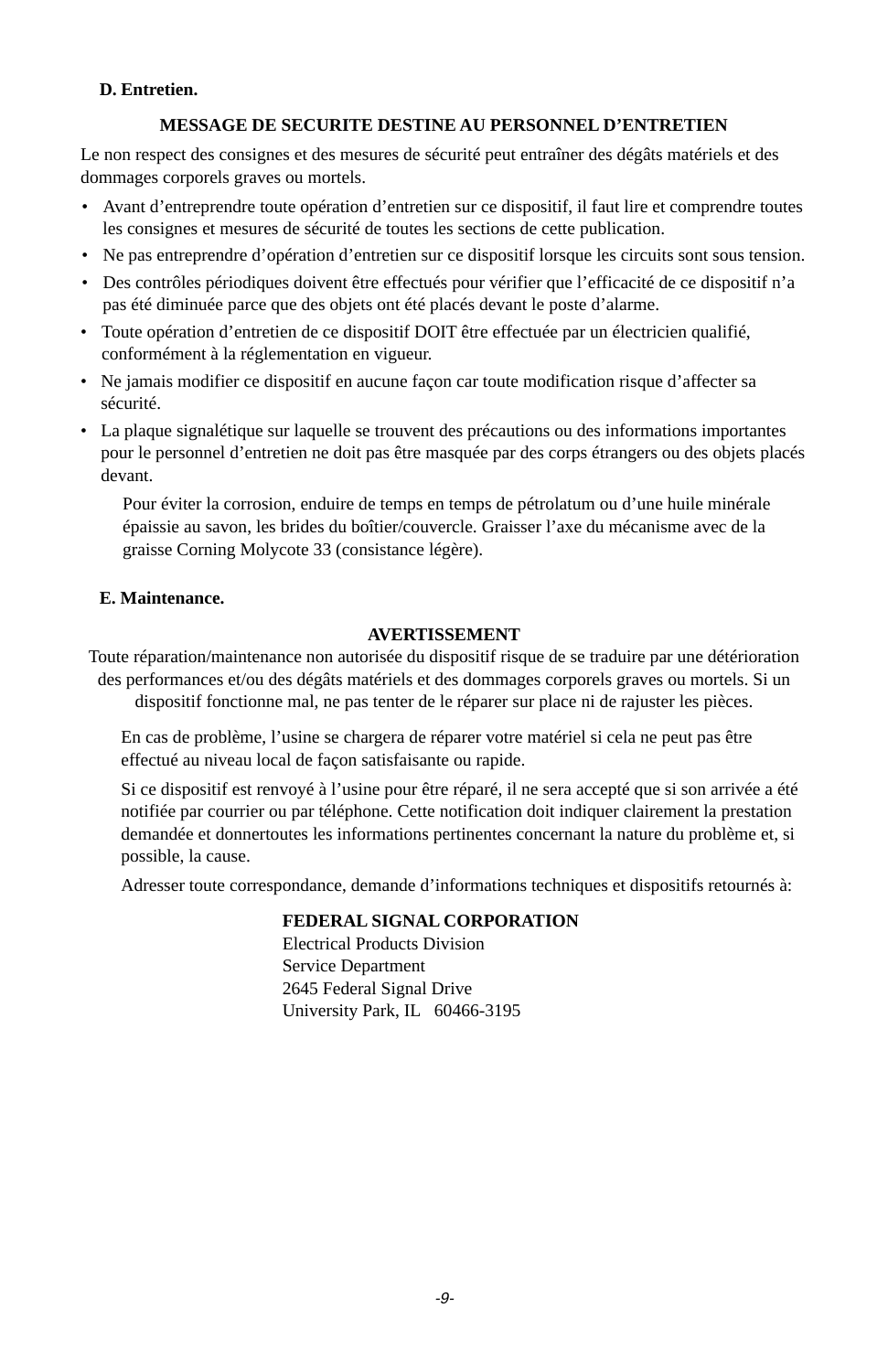

# **English**

- A. Mounting Information
- B. Contact block: Caution- DO-NOT use looped wire terminals. Break wire run to provide supervision of connections.
- C. 3/4" conduit enterence
- D. Ground screw
- E. 1/4" diam. mounting bolts (2-user supplied)
- F. 3/4" conduit enterence

## **Español**

- A. Informacion sobre el montaje
- B. Bloque de contactos: Aviso: NO-META enrollados debajo de los terminales. Divida la longitud del hilo para permitir la supervision de las conexiones.
- C. Entrada del conducto de tres cuartos de pulgada
- D. Tornillo a masa
- E. 5 pernos de montaje de un cuarto de pulgada de diametro (2- suministrados por el usuario)
- F. Entrada del conducto de tres cuatros de pulgada

# **Français**

- A. Informations pour le montage
- B. Bornier:-Attention- NE-PAS utiliser de fils enroules sous les bornes. Ouvrir le circuit du fil pour permettre la surveillance des raccordements.
- C. Entree de conduit 3/4"
- D. Vis de mise a la masse
- E. Boulons de fixation de dia 1/4" (2, fournis par l'utilisateur)
- F. Entree de conduit 3/4"